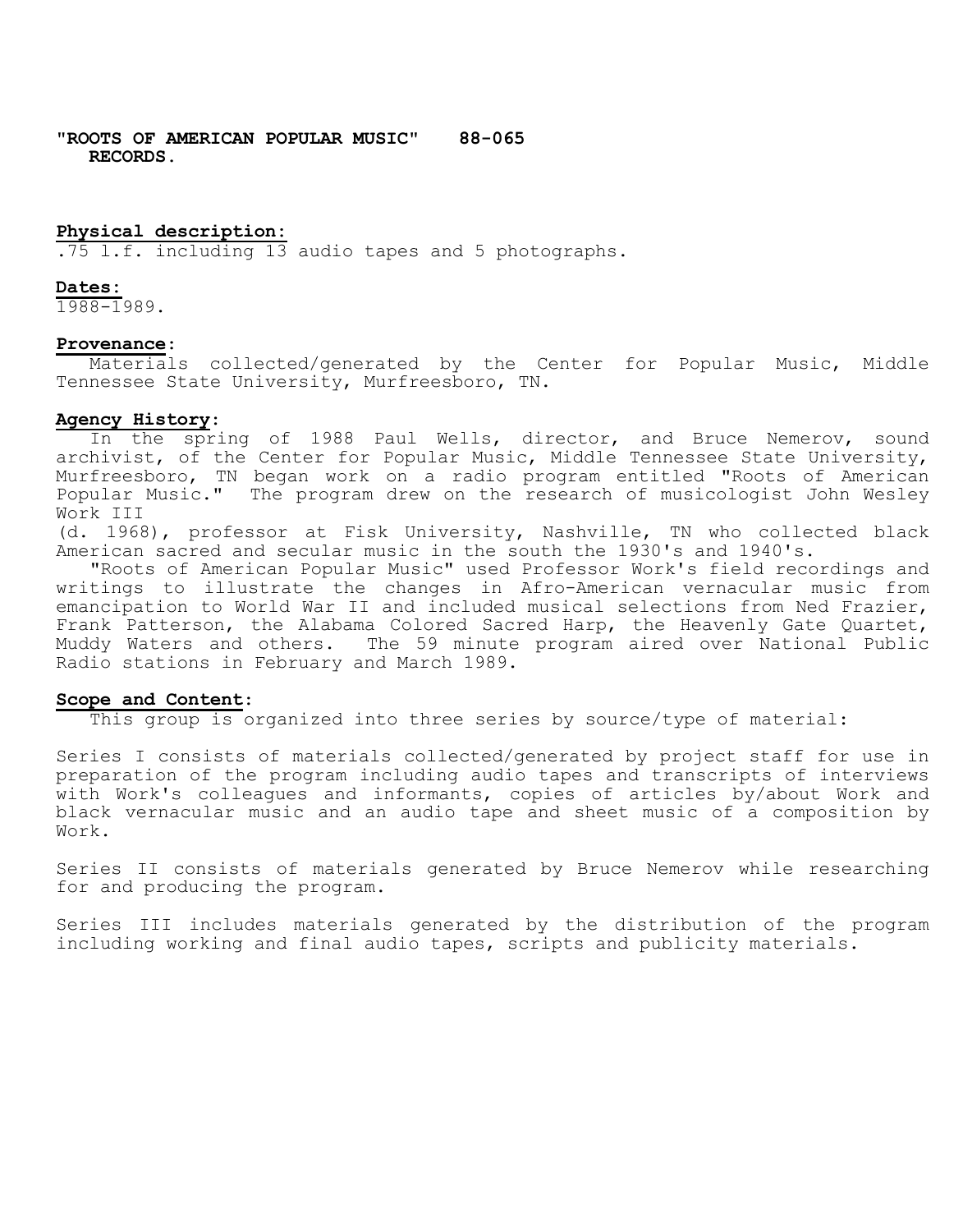**"ROOTS OF AMERICAN POPULAR MUSIC" 88-065 RECORDS.**

### **Series Description:**

Series I: Collected materials. 7 audio tapes. 3 folders. 5 photographs.

5 analog audio cassette tapes and transcripts of interviews with William<br>Allen (TCA-0066), William Copeland (TCA-0063 A-B), Alan Lomax (TCA-0062), (TCA-0066), William Copeland (TCA-0063 A-B), Alan Lomax (TCA-0062), William Leftwich (TCA-0065) and Paul Oliver (TCA-0064). 5 photographs of William Copeland. Copies of articles about Afro-American folk songs and spirituals and blues singer "Son" Thomas and of an article about black sacred harp singing by John Work. 1 digital audio cassette tape and 1 analog reel to reel audio tape (TCD-0070, TTA-0070) of a performance of John Work's "Appalachia: Three Fiddle and Game Tunes" by pianist Jerry Perkins, Music Department, Middle Tennessee State University. Also copy of sheet music of the piece.

Series II: Nemerov production materials.

3 audio tapes. 2 folders.

Research materials including dated note cards reconstructing Work's 1941 and 1942 collecting trips. Annotated production scripts and audio sequencing notes. Scattered correspondence with individuals who were interviewed for or narrated the program and from Center director Paul Wells. 2 analog audio cassette tapes (TCA-0067 A-B) of program narrative by Ruth Smith. 1 analog reel to reel audio tape (TTA-0083) ) of readings from Work's writings by Paul Wells.

Series III: Distribution materials.

3 audio tapes. 2 folders.

Publicity materials including announcements sent to NPR stations, poster/flyer and an interview with Bruce Nemerov by Thomas Goldsmith published in the **Nashville Tennessean**. Final program script. 1 digital reel to reel audio tape (TCD-0085) and 2 analog reel to reel audio tapes (TTA-0085 A-B) of the master and master edit of "Roots of American Popular Music".

Note: There is some apparent overlap in type of material in Series I and Series II. However, these two series were received at different times from different individuals and have therefore been maintained separately.

## **Location**:

Transcripts, articles, sheet music, script and publicity materials are filed first by accession number, then in the order listed with other manuscripts. Audio tapes are filed by tape number in the audio visual archives. Photographs of Wesley Copeland are filed alphabetically by last name in the biographical photograph file.